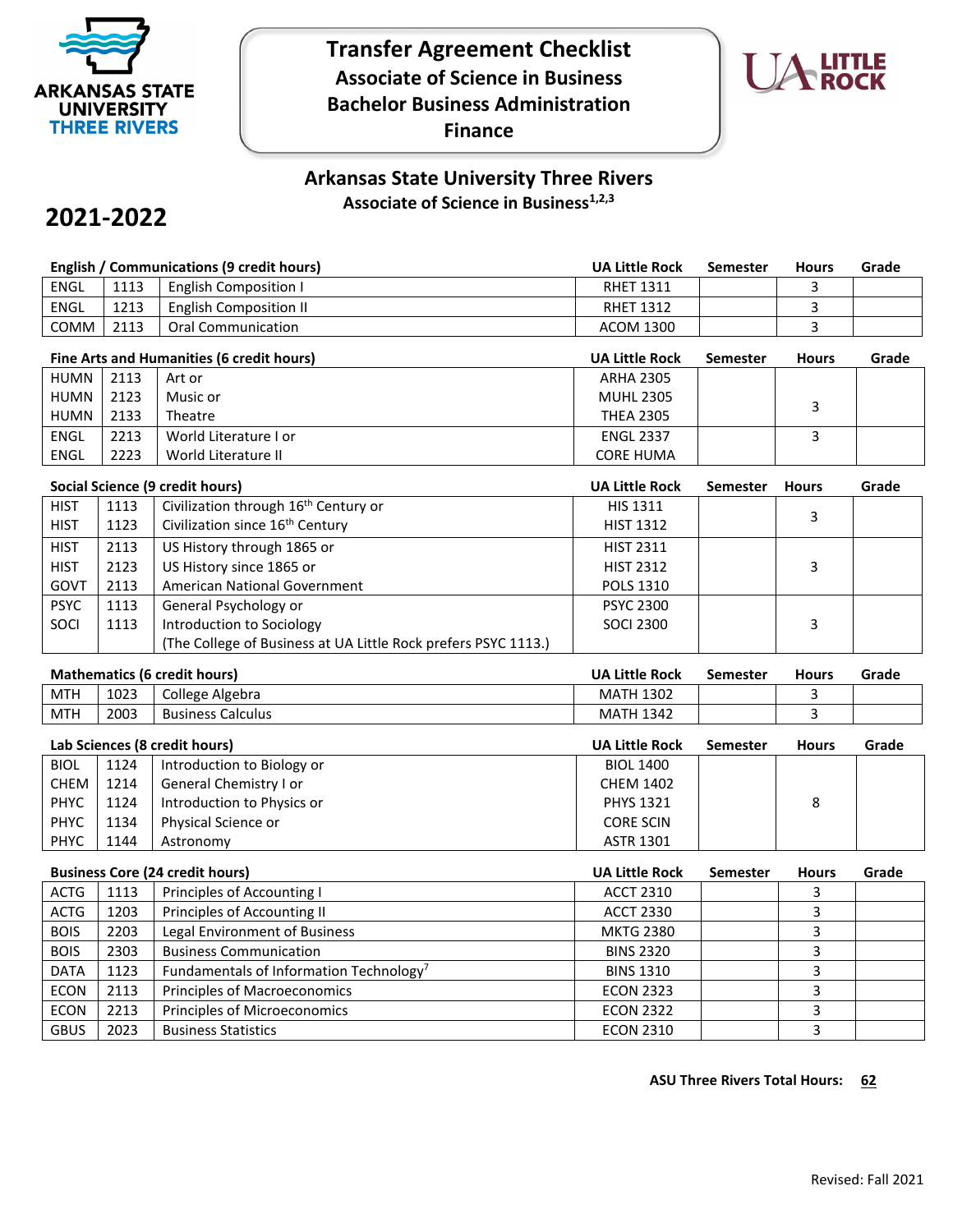

## **Transfer Agreement Checklist Associate of Science in Business Bachelor Business Administration Finance**



# **2021-2022**

### **University of Arkansas at Little Rock**

B**achelor of Business Administration Management – Innovation & Entrepreneurship4**

#### **Professional Business Courses (28 credit hours) Semester Hours Grade Semester Hours** Grade

| <b>BSAD</b> | 2010/4010 | Career Catalyst <sup>6</sup>               | 0 |  |
|-------------|-----------|--------------------------------------------|---|--|
| <b>BSAD</b> | 3100      | <b>Business Professionalism</b>            |   |  |
| <b>BINS</b> | 3305      | Information Systems for Decision Making    |   |  |
| <b>BINS</b> | 3352      | Data Analysis and Visualization            |   |  |
| <b>BINS</b> | 3380      | <b>Business Communication</b>              |   |  |
| <b>ECON</b> | 3355      | <b>Quantitative Business Analysis</b>      |   |  |
| <b>FINC</b> | 3310      | <b>Business Finance</b>                    |   |  |
| <b>MGMT</b> | 3300      | Principles of Management                   |   |  |
| <b>MGMT</b> | 3304      | <b>Operations Management</b>               |   |  |
| <b>MGMT</b> | 4380      | <b>Business Strategy (Capstone Course)</b> |   |  |
| MKTG        | 3350      | Principles of Marketing                    |   |  |

| <b>Finance Major Requirements (12 credit hours)</b> | Semester Hours | Grade |
|-----------------------------------------------------|----------------|-------|

|             |      |                                           |  | ------- |
|-------------|------|-------------------------------------------|--|---------|
| <b>FINC</b> | 3340 | <b>Financial Markets and Institutions</b> |  |         |
| <b>FINC</b> | 3350 | Investment Analysis                       |  |         |
| <b>FINC</b> | 4350 | <b>Financial Modeling</b>                 |  |         |
| <b>FINC</b> | 4395 | Advanced Financial Management             |  |         |
|             |      |                                           |  |         |

| Electives (12 credit hours) |      |                                                             | <b>Semester</b> | <b>Hours</b> | Grade |
|-----------------------------|------|-------------------------------------------------------------|-----------------|--------------|-------|
|                             |      | 4 courses from the following list (2 courses must be FINC): |                 |              |       |
| <b>FINC</b>                 | 4320 | <b>Bank Financial Management</b>                            |                 |              |       |
| <b>FINC</b>                 | 4330 | International Finance                                       |                 |              |       |
| <b>FINC</b>                 | 4355 | Predictive Data Analysis                                    |                 |              |       |
| <b>FINC</b>                 | 4360 | Risk Management                                             |                 | 12           |       |
| <b>FINC</b>                 | 4362 | <b>Derivatives</b>                                          |                 |              |       |
| <b>FINC</b>                 | 4363 | <b>Financing Entrepreneurial Ventures</b>                   |                 |              |       |
| <b>FINC</b>                 | 4371 | Real Estate Finance and Investment                          |                 |              |       |
| <b>FINC</b>                 | 4372 | <b>Real Estate Valuation</b>                                |                 |              |       |
| <b>FINC</b>                 | 4380 | Portfolio Management                                        |                 |              |       |
| <b>FINC</b>                 | 4383 | <b>Applied Equity Analysis</b>                              |                 |              |       |
| <b>FINC</b>                 | 4396 | Cooperative Education 1                                     |                 |              |       |
| <b>FINC</b>                 | 4397 | Seminar in Finance                                          |                 |              |       |
| <b>FINC</b>                 | 4399 | Independent Study                                           |                 |              |       |
| <b>ACCT</b>                 | 3311 | Intermediate Financial I                                    |                 |              |       |
| <b>ACCT</b>                 | 3312 | Intermediate Financial II                                   |                 |              |       |
| <b>BINS</b>                 | 4351 | Data Analysis and Reporting                                 |                 |              |       |
| <b>BINS</b>                 | 4352 | <b>Big Data Analytics Tools</b>                             |                 |              |       |
| <b>ECON</b>                 | 3315 | Intermediate Microeconomic Analysis                         |                 |              |       |
| <b>ECON</b>                 | 3330 | Intermediate Macroeconomic Theory                           |                 |              |       |
| <b>ECON</b>                 | 4350 | <b>Applied Econometrics</b>                                 |                 |              |       |
|                             |      |                                                             |                 |              |       |